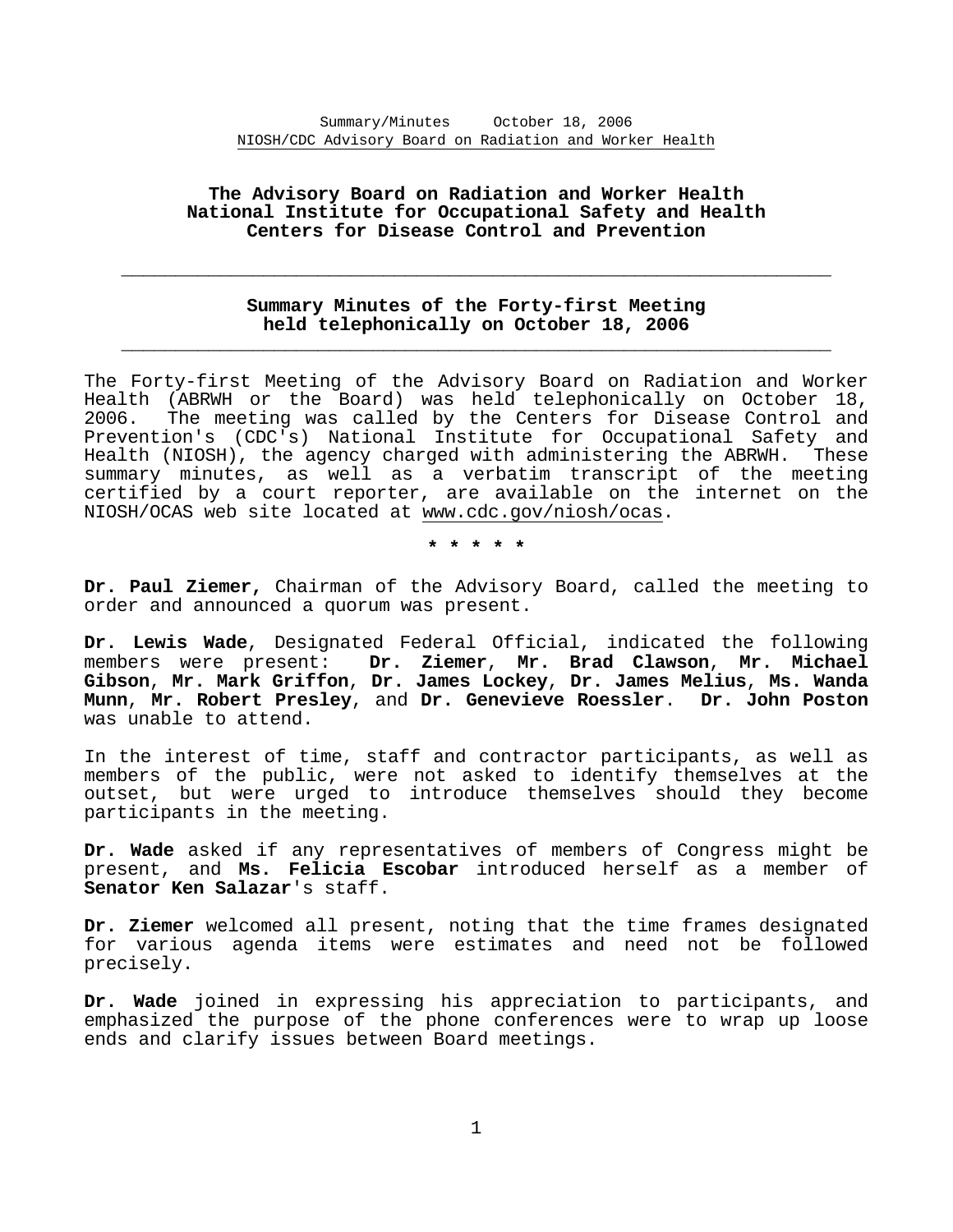### **\* \* \* \* \***

Before addressing scheduled agenda items, **Dr. Ziemer** asked for the status on Round 5 of the individual case reviews. **Ms. Kathy Behling** from SC&A reported that one more two-member team was to go through their assigned cases, which would be done by the following day. All others were complete.

With no further questions or comments offered on Round 5 cases, **Dr. Ziemer** recognized **Dr. Roessler** for her effort in reviewing the cases assigned to her team without the aid of **Dr. Roy DeHart**, who retired from the Board before the reviews were complete.

## **\* \* \* \* \***

### **INDIVIDUAL CASE REVIEWS ROUND 6 CASE SELECTIONS**

Having confirmed everyone had a copy of the 20 cases selected for the next review, **Dr. Ziemer** called on **Dr. Wade** to announce conflicts of interest. **Dr. Wade** noted the HHS Office of General Counsel indicated the following specific member/case conflicts:

|  | Case 18 -- Griffon and Presley                  |
|--|-------------------------------------------------|
|  | Case 19 -- Gibson, Griffon, and Poston          |
|  | Case 22 -- Griffon                              |
|  | Case 31 -- Munn                                 |
|  | Case $48$ -- Munn                               |
|  | Case 49 -- Griffon and Presley                  |
|  | Case 96 -- Griffon and Presley                  |
|  | Case 106 -- Clawson and Griffon                 |
|  | Case 144 -- Munn                                |
|  | Case 163 -- Munn                                |
|  | Case 166 -- Griffon, Poston, Presley and Ziemer |
|  | Case 171 -- Gibson and Griffon                  |

**Dr. Ziemer** discussed team organization, and adjustments were made to form five two-member teams. Cases were then assigned to each team, being mindful of conflicts of interest, with the following results:

**Dr. Roessler**/**Dr. Lockey** -- Cases 18, 19, 22 and 163; **Mr. Presley**/**Dr. Poston** -- Cases 26, 31, 33 and 48; **Mr. Gibson**/**Dr. Ziemer** -- Cases 49, 93, 96 and 106; **Mr. Griffon**/**Mr. Clawson** -- Cases 113, 125, 136 and 144; **Ms. Munn**/**Dr. Melius** -- Cases 166, 171, 181 and 8.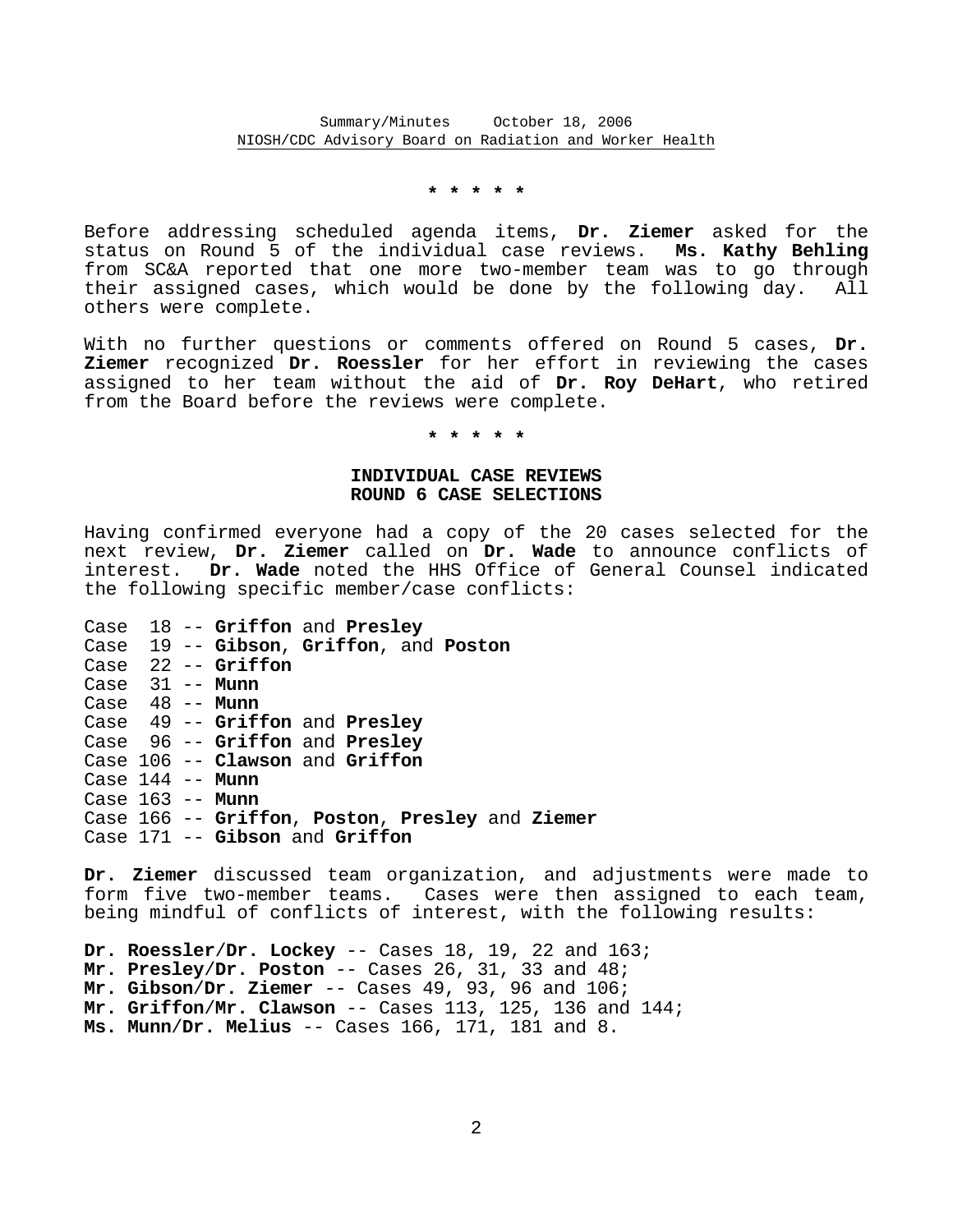Summary/Minutes October 18, 2006 NIOSH/CDC Advisory Board on Radiation and Worker Health

**Mr. Griffon** expressed his belief that he should have shown to be conflicted on only one case, and **Dr. Wade** agreed the discrepancy will be resolved.

There were no objections or further comments regarding the case assignments. At **Dr. Ziemer**'s request, **Ms. Behling** suggested the reviews for the sixth set of cases should be completed in time for presentation at the December Board meeting.

**\* \* \*** 

**Dr. Ziemer** raised the issue of the matrix for the fourth set of cases. **Ms. Behling** reported she had completed the matrix for that set and She announced she would develop and circulate the matrix for the fifth set of cases shortly. The matrix for the sixth set would follow and could be discussed by conference call prior to the December Board meeting. **Ms. Behling** noted there would be three sets of matrices that will require resolution by the end of the year.

**Dr. Ziemer, Mr. Griffon** and **Mr. Stu Hinnefeld** from NIOSH discussed the meeting of the new subcommittee and the matrices to be reviewed prior to the December Board meeting. It was suggested there might be a telephone conference meeting around Thanksgiving.

# **\* \* \* \* \***

# **CONFLICT OF INTEREST UPDATE SC&A CONTRACT**

**Mr. David Staudt, NIOSH Contracting Officer** 

**Mr. Staudt** discussed the firewall plan SC&A has recently implemented, and noted SC&A is required to update their conflict of interest plan each December. He indicated a request has been made that SC&A include the firewall plan in their comments to his office as part of the COI plan updates. **Mr. Staudt** stated he anticipated that would be done by December or January, and will be available to the Board and posted on appropriate web sites. Those actions are expected to resolve the issues raised by SC&A's DTRA work.

**\* \* \*** 

A second issue discussed by **Mr. Staudt** was special conflict of interest situations. The example provided was that of **Dr. Lynn Anspaugh** and an unidentified colleague, and their work on the Nevada Test Site and Pacific Proving Ground site profiles. **Mr. Staudt** and **Dr. Wade**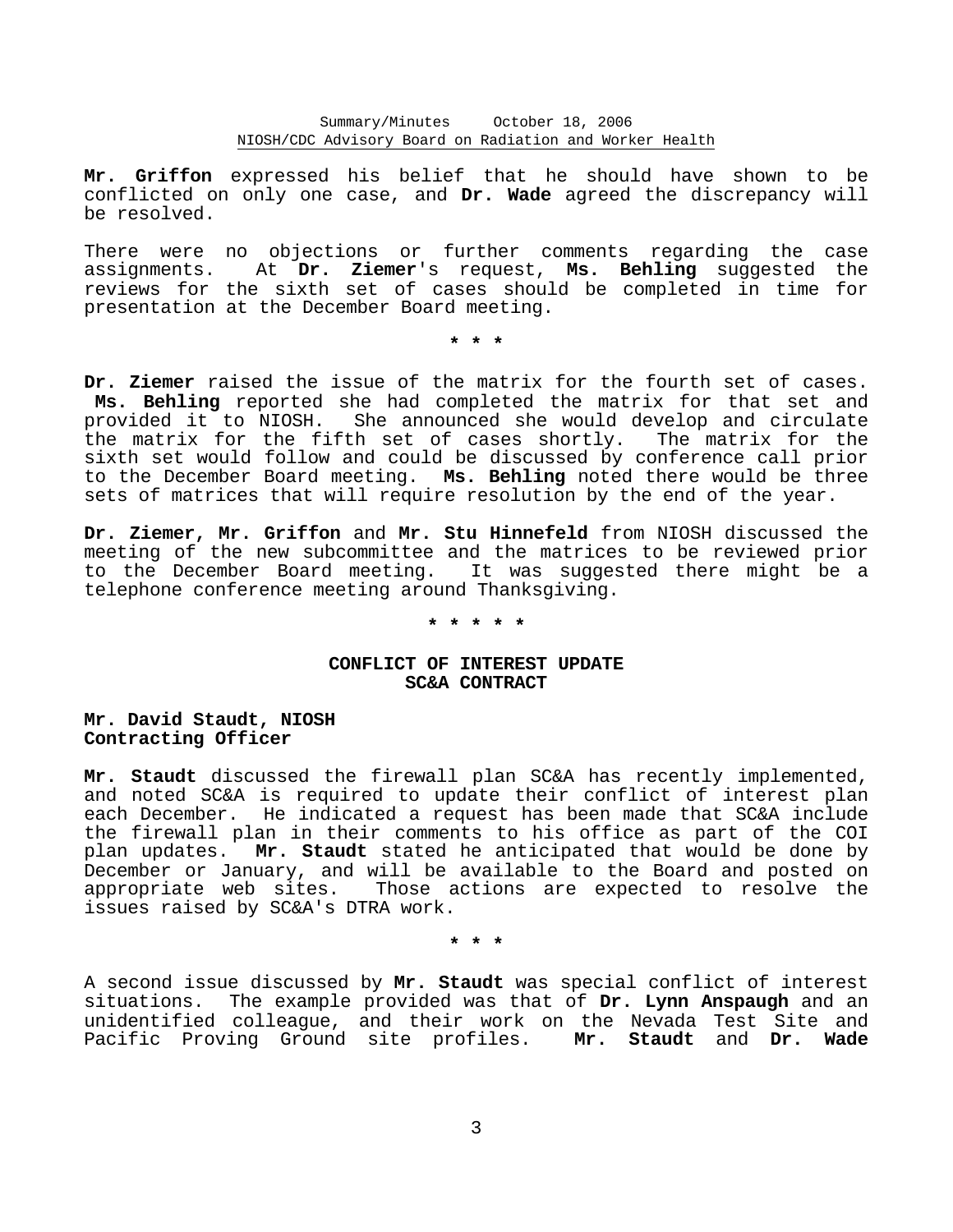Summary/Minutes October 18, 2006 NIOSH/CDC Advisory Board on Radiation and Worker Health

discussed the situation and determined **Dr. Anspaugh**'s and others' participation was transparent to the specific workgroup, and when their work was done they would stop performance on the contract. **Mr. Staudt** then asked for guidance on how to proceed in future special situations so that the work of the Board keeps moving forward.

**Dr. Wade** explained that where there is variation in the plan, the government has certain responsibilities. In addition, there are certain responsibilities the Board wishes to reserve. Essential to this process, there must be complete and accurate disclosure by SC&A. While the Board can take formal action only with a quorum, chairs of workgroups have certain prerogatives. The government has certain prerogatives with respect to its opinions. And so the question becomes at what point does the Board wish the government to interject its opinions/decisions.

**Dr. Ziemer** observed that the answer may vary in each case. While the government may think the transparency of a given case meets the requirements of COI, the Board -- or some members of the Board -- may have questions about individuals involved in the case. Further, the Board has explicitly authorized working groups to act on its behalf in very limited ways, primarily in determining types of information required to develop matrices, for example. Final actions are always the Board's prerogative.

**Dr. Melius** remarked he had raised the issue because he was disturbed when there was no consultation between NIOSH, the contracting office and the Board about how the two individuals would be used. He felt the Board should have been informed of the limitations imposed on those individuals, although he thought the specific limitations were not appropriate. He added the situation had created conflict then between himself and SC&A's **Dr. John Mauro**, and the Board should be informed when such action is contemplated.

As a second point **Dr. Melius** suggested members of the Board should be allowed to express opinions on matters of this sort to their Chair and perhaps work out differences with the government and the contractor. This could be done without unduly delaying a project, and is important because the Board's credibility is on the line.

**Dr. Wade** agreed the responsibility for notifying the Board members is an issue that needs resolution. He noted he was informed by an e-mail which indicated working group chairs had been notified. He had assumed from the e-mail that Board members were notified.

Acknowledging he had received the initial e-mail, **Dr. Melius** commented there was no further consultation. He added the initial information

4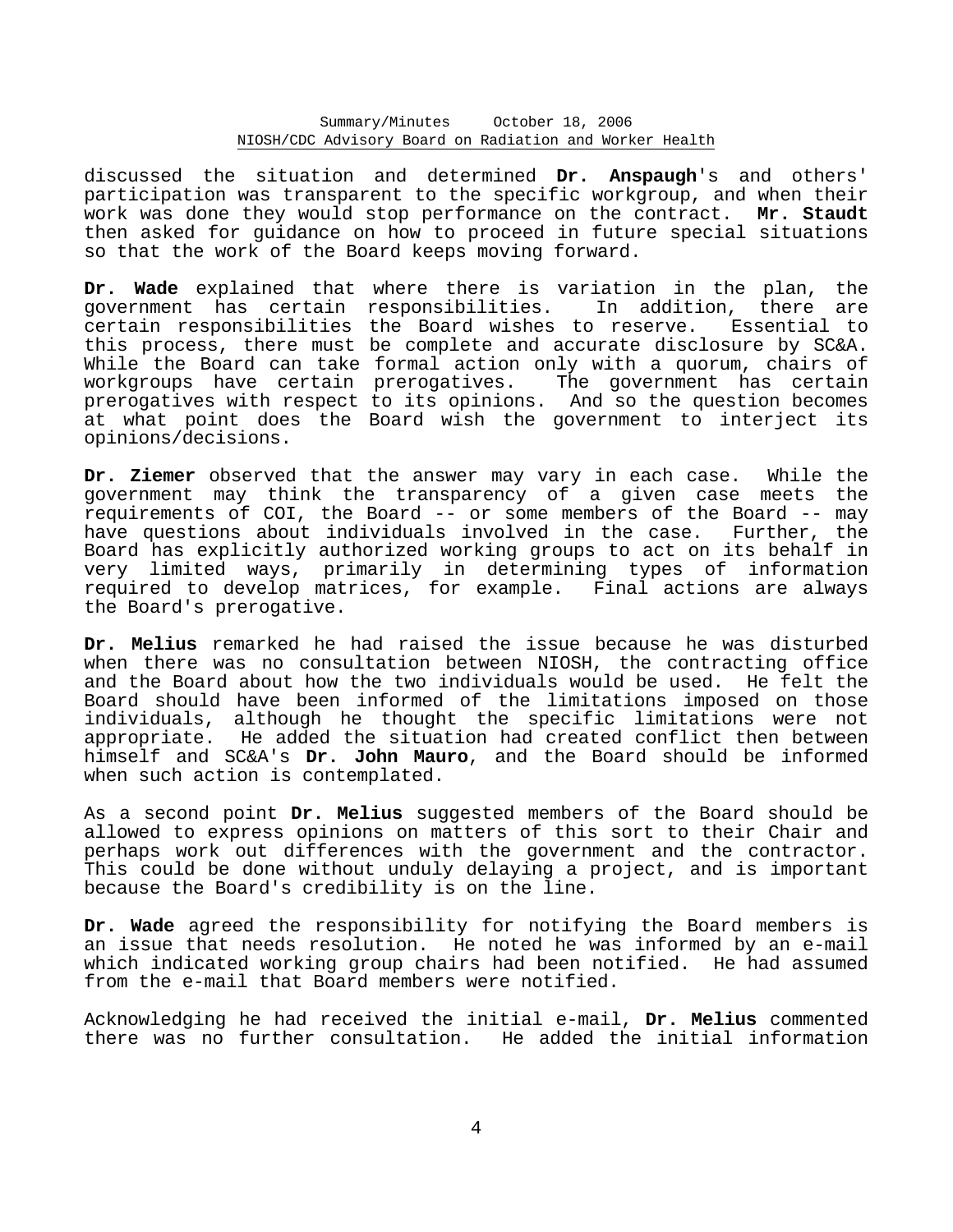Summary/Minutes October 18, 2006 NIOSH/CDC Advisory Board on Radiation and Worker Health

was also incomplete and he had gained additional information from the SC&A web site. If there had been a system in place to facilitate communications, he would have asked for additional information.

**Dr. Wade** queried whether the Board preferred notifications from SC&A or the contracting officer. As contracting officer, **Mr. Staudt** agreed with the suggestion that it should come through his office. As the next step in the process, it was suggested that Board member concerns be referred to the Chair to determine their disposition. It was further agreed that all Board members be notified of issues rather than the chairs of appropriate workgroups.

**Dr. Wade** explained the contracting officer might not be bound to follow recommendations made as a result of these notifications, although in all likelihood he would attempt to comply with the Board's wishes. Further discussion clarified the mechanics of the notification and comment process, with **Dr. Mauro** providing input on SC&A's part. **Dr. Wade** agreed to document the process described in the discussion and distribute it to the individuals involved.

**\* \* \* \* \*** 

Prior to receiving the following reports, **Dr. Wade** reminded everyone that the telephone conference is not intended to include in-depth technical discussions of subcommittee or workgroup issues.

# **REPORT FROM THE SUBCOMMITTEE ON DOSE RECONSTRUCTION**

#### **Mr. Mark Griffon, Chair**

The subcommittee includes members **Mr. Gibson**, **Ms. Munn** and **Dr. Poston**, with **Mr. Clawson** and **Mr. Presley** as alternates. **Mr. Griffon** began by suggesting there may be a need for a subcommittee meeting before the next Board meeting to allow their review of the matrices one item at a time. They would anticipate completing the fourth matrix and get into the fifth matrix, to some extent. **Mr. Griffon** added that **Mr. Hinnefeld** has been compiling NIOSH responses, and those need to be incorporated into the matrices before a meeting is scheduled.

**\* \* \* \* \*** 

#### **WORKGROUP REPORTS**

**Nevada Test Site Site Profile**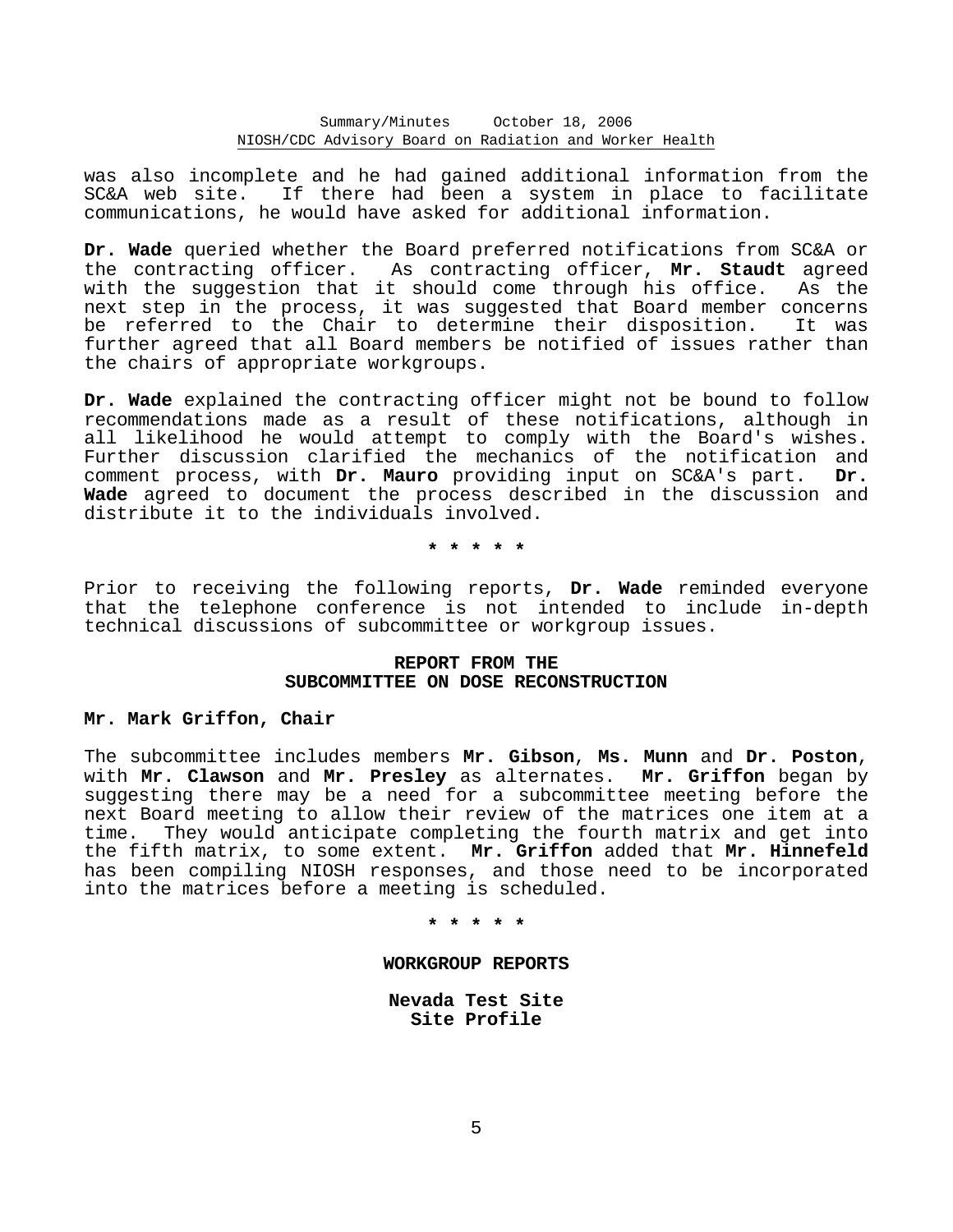## **Mr. Robert Presley, Chair**

Members include **Mr. Clawson**, **Ms. Munn** and **Dr. Roessler**. **Mr. Presley** reported that a document NIOSH is currently reviewing is relevant to their next meeting and the workgroup is waiting to hear that review has been completed. He hoped that meeting could be scheduled during the same block of time as some other groups, as memberships overlapped.

**Dr. Jim Neton** from NIOSH noted there might be some concern about the **Anspaugh** writeup. **Mr. Gene Rollins** from ORAU had been asked to begin working on that, but it might take three to four weeks to accomplish the analysis. If that is to be a topic this group plans to address when they meet, it should be planned with that review time in mind.

**Mr. Presley** stated the plan was to have **Dr. Anspaugh** and **Mr. Rollins** present at the workgroup meeting to review the writeup. **Dr. Neton** cautioned that the resuspension calculations **Dr. Anspaugh** believes are incorrect will require three to four weeks for **Mr. Rollins** to accomplish. However, it is possible he could get to a point that he could estimate the significance of the difference and determine if it is a major issue.

**Mr. Presley** agreed to communicate with **Mr. Rollins** to discuss the meeting time.

**\* \* \*** 

# **Savannah River Site Site Profile**

### **Mr. Michael Gibson, Chair**

This workgroup includes **Mr. Clawson**, **Mr. Griffon** and **Dr. Lockey**. **Mr. Gibson** reported he had been in contact with **Mr. Joe Fitzgerald** of SC&A and **Dr. Sam Glover** from NIOSH in an effort to reach closure on some issues. Items of discussion include the fault tree data bank compilation about the other nuclides for the tank farm, and some so called 3x5 data cards that bear some dose results. There is need for further discussion, but if things go well, there is a possibility the group can meet during the same block of time as other groups.

**Mr. Clawson** inquired as to the name of the incident database from the previous contractor for Savannah River Site. Neither **Mr. Gibson** nor **Dr. Neton** were able to provide the name, but agreed it is important to the review of the site.

**\* \* \***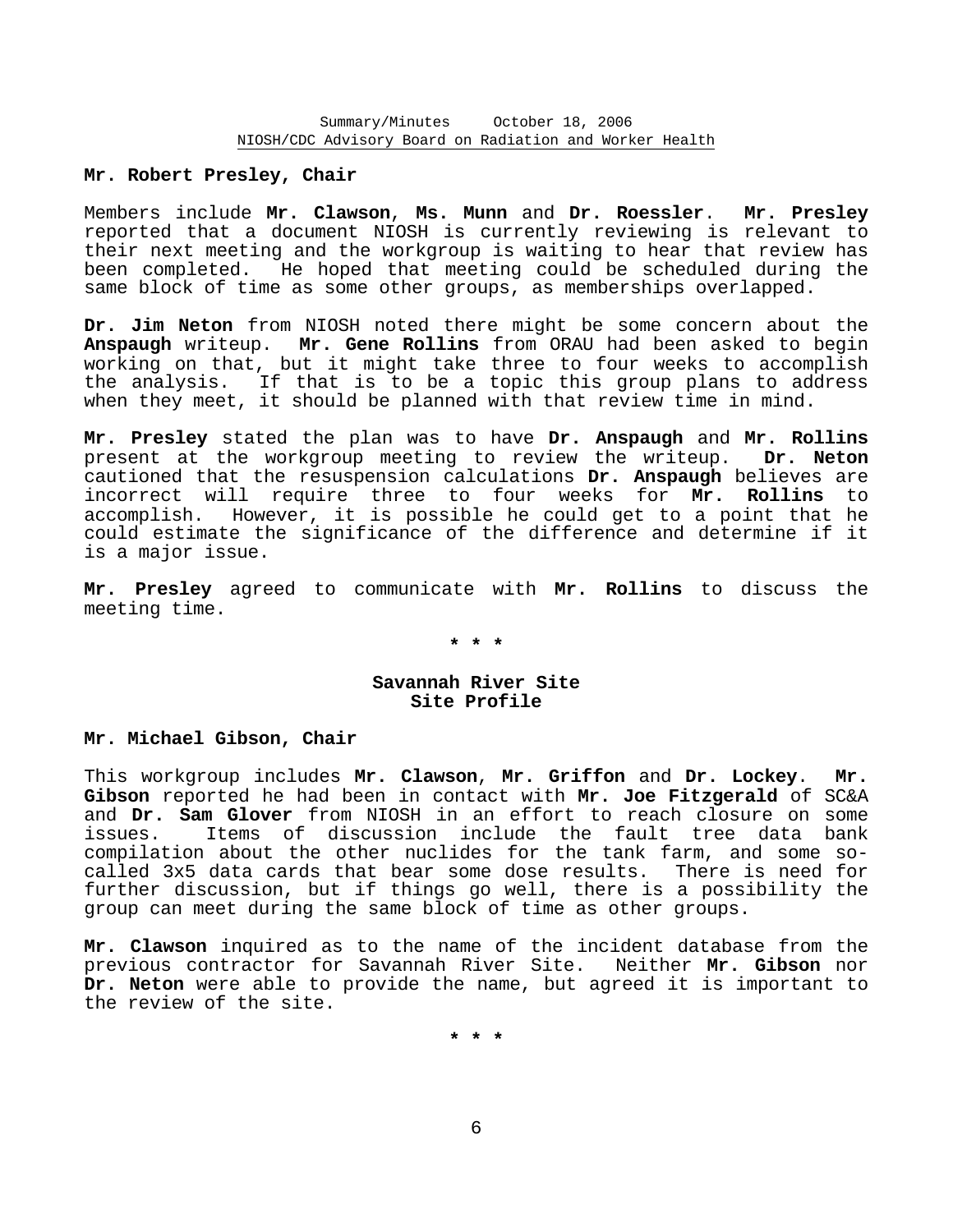# **Rocky Flats Site Profile and SEC Petition**

### **Mr. Mark Griffon, Chair**

Members of the workgroup include **Mr. Gibson**, **Ms. Munn** and **Mr. Presley**. **Mr. Griffon** reported that NIOSH and SC&A have responded to various items, but the critical question that remains is data reliability. Many others are close to resolution.

Speaking on behalf of **Senator Salazar**, **Ms. Escobar** emphasized that the Senator is following this review, and data reliability is an important part. It is important that time be available to study the issue and analyze it fully. **Ms. Munn** offered her reassurance that the workgroup is spending a considerable amount of time addressing data reliability.

**Mr. Fitzgerald** and **Mr. Griffon** discussed the number of cases and the data that would be available for discussion at the next workgroup meeting.

**\* \* \*** 

# **Chapman Valve SEC Petition**

**Dr. Wade** announced the members of this workgroup include **Mr. Clawson**, **Mr. Gibson**, **Mr. Griffon** and **Dr. Roessler**, and is Chaired by **Dr. Poston**, who is not present.

**Dr. Mauro** was asked to provide a briefing on the workgroup's activities. He indicated **Dr. Poston** had expressed a desire to have a conference call meeting in late October or early November. **Dr. Mauro** noted SC&A's report might not be finished by that time, but there would be enough material to allow the workgroup to accomplish a great deal. That material would be graphs and tables that might be called talking points.

In a discussion with **Mr. Griffon**, **Dr. Neton** reported that revisions have been made to the Chapman Valve site profile. Some items have been strengthened by comments in the evaluation report. The internal dosimetry analysis has been partially redone, and work on draft dose reconstructions is underway.

**\* \* \*** 

**SEC Petitions -- 250-day Issue** 

7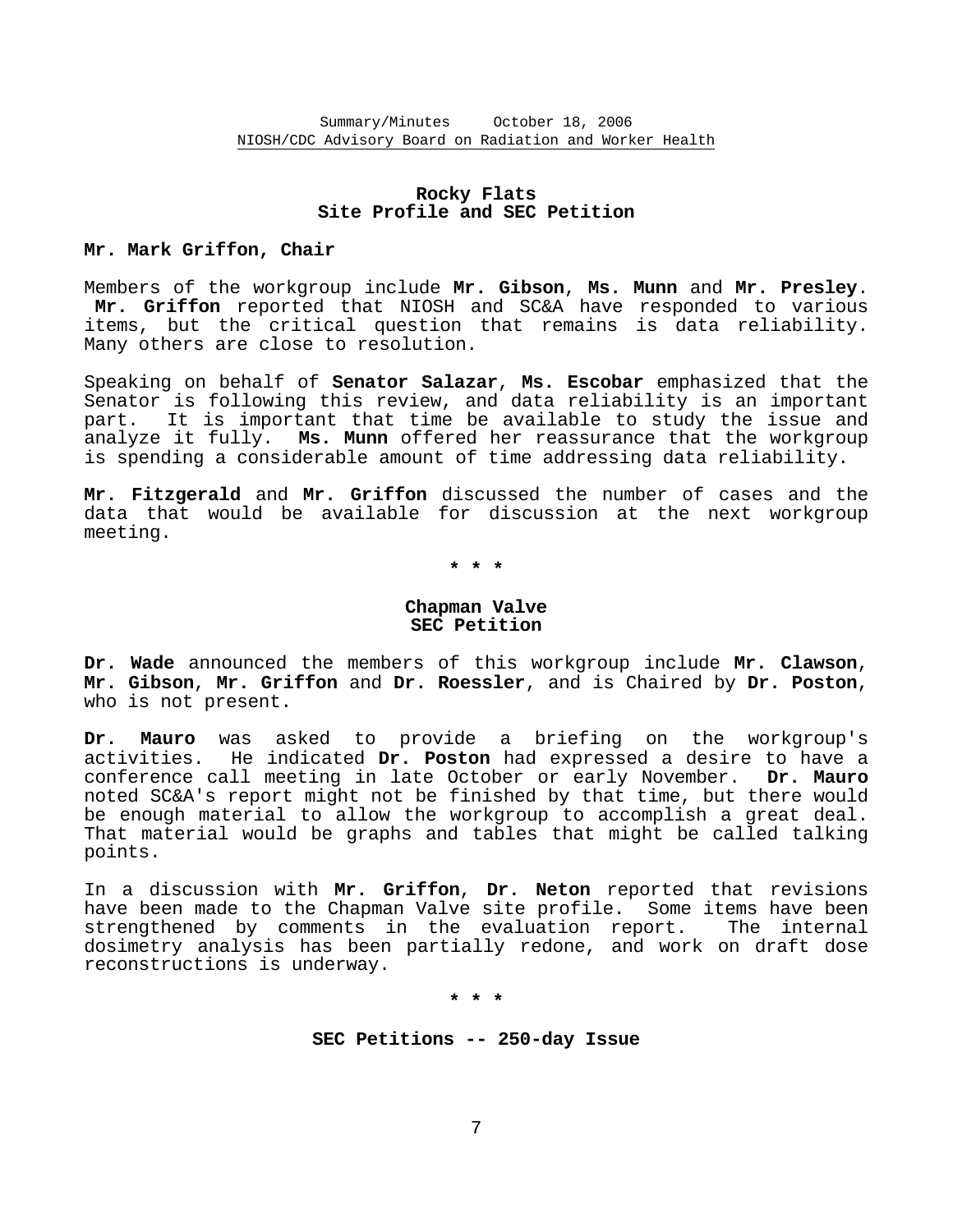# **Dr. James Melius, Chair**

This workgroup includes **Mr. Griffon**, **Dr. Roessler** and **Dr. Ziemer**. **Dr. Melius** reported that scheduling of his group's next meeting is dependent on a report from SC&A which is forecast to be ready mid- November. The report is more conceptual in nature and looks at background material, so will not require NIOSH review.

**Dr. Arjun Makhijani** announced the report is currently in rough draft, suitable for internal review only. He suggested sending memoranda to **Dr. Melius**' workgroup for their use at a meeting in mid-November, with the final report ready for the Board meeting in December.

**Dr. Mauro** inquired about the status of a list of controlled documents, part of DTRA's NPTR program, which he hoped to obtain. **Dr. Melius** was unfamiliar with the list and suggested NIOSH might be helpful. **Mr. Larry Elliott** from NIOSH interjected he had been in touch with DTRA, and three of the four items could be provided. The fourth would require clearance from legal.

**Dr. Wade** expressed concern that **Dr. Melius** had no knowledge of the request, but it was clarified that the problem was simply a failure to identify the nature of the question.

#### **\* \* \***

### **SEC Petitions Not Qualified**

### **Dr. James Lockey, Chair**

Members of the workgroup include **Mr. Clawson**, **Dr. Melius**, **Ms. Munn** and **Dr. Roessler**. **Dr. Lockey** announced the schedule for the group's first meeting.

### **\* \* \***

## **Hanford Plant Site Profile**

### **Dr. James Melius, Chair**

Members include **Mr. Clawson**, **Dr. Poston** and **Dr. Ziemer**. **Dr. Melius** reported there are several updates underway. There is a review and response from NIOSH, and a conference call is needed to determine a work schedule and focus for the workgroup. In consideration of the heavy workload, scheduling of a conference call was postponed.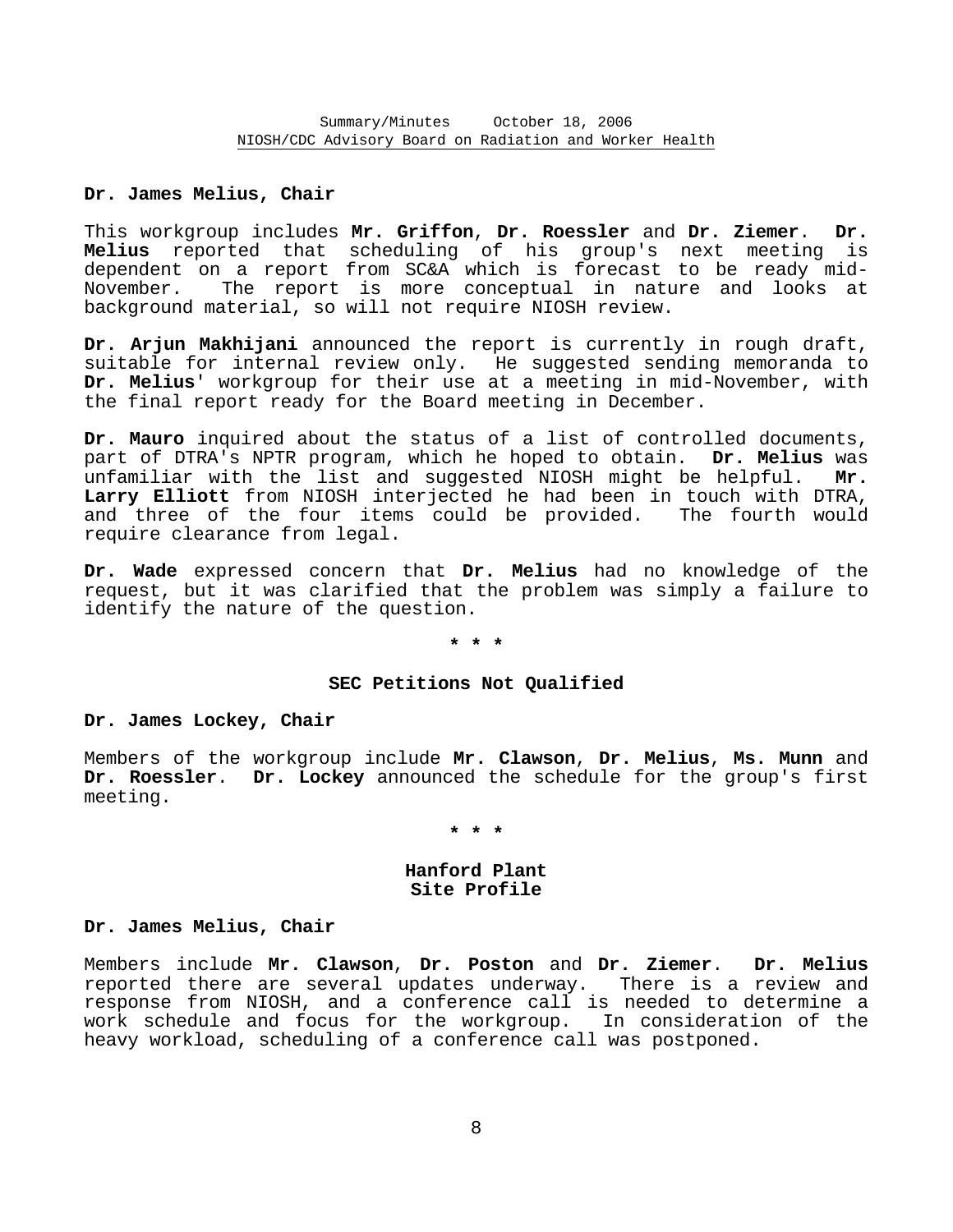### **\* \* \***

### **Board Conflict of Interest Policy**

### **Dr. James Lockey, Chair**

Members include **Dr. Melius**, **Mr. Presley** and **Dr. Ziemer**. **Dr. Lockey** suggested the business of this workgroup could be done later in the year. **Dr. Wade** suggested the group meet informally during the December Board meeting to schedule further conferences.

**\* \* \*** 

#### **Subcommittee and Workgroup Schedule Summary**

Currently Scheduled Meetings:

November 6: Rocky Flats site profile and SEC Petition workgroup 10:00 a.m., Cincinnati

November 9: SEC petitions not qualifying workgroup 9:00 a.m., Cincinnati

November 14: Savannah River Site site profile workgroup 1:00 p.m., Cincinnati (tentative)

November 15: Nevada Test Site site profile workgroup 10:00 a.m., Cincinnati

November 16: Subcommittee on Dose Reconstruction 10:00 a.m., Cincinnati

November 17: SEC petition 250-day issue workgroup 8:00 a.m., November 17, Cincinnati

Planned but not Scheduled:

Chapman Valve SEC petition workgroup -- Teleconference late October/early November; **Dr. Poston** will inform by e-mail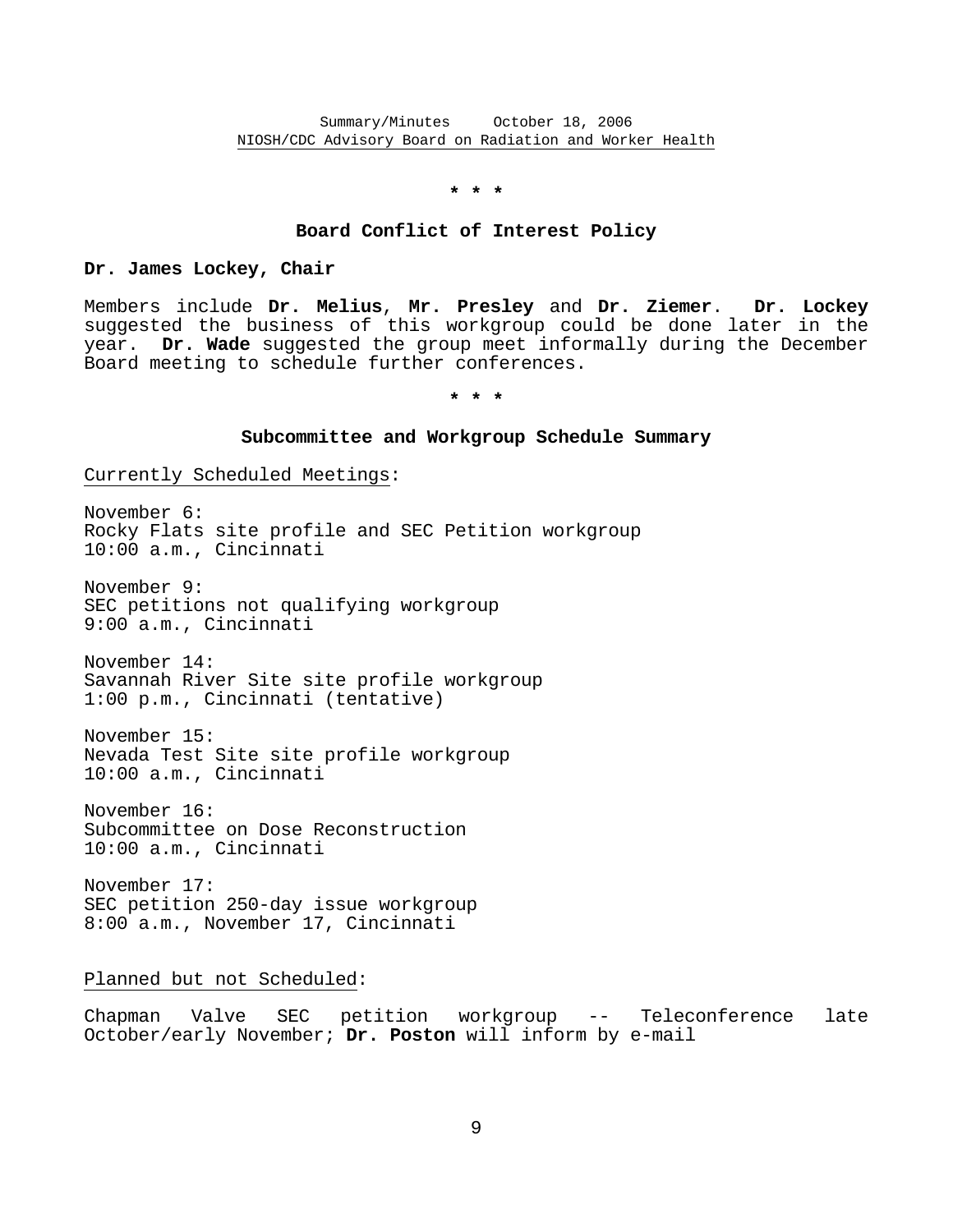Hanford site profile workgroup -- Teleconference to be scheduled; **Dr. Melius** to provide details

Board Conflict of Interest Policy workgroup -- To be scheduled

**\* \* \* \* \*** 

# **SITE PROFILE REVIEW ASSIGNMENTS FY 2007**

**Dr. Ziemer** reminded the members that the two site profile review candidates judged to be top priority were Lawrence Livermore and Oak Ridge K-25. Others selected, in order of priority, were Pantex, Portsmouth and Argonne West. The Board has already authorized SC&A to begin work on the first two, and SC&A has announced it has resources to undertake a third at this time.

After discussion it was agreed Pantex should maintain its current position on the priority list, and will be the third site profile review conducted in FY 2007.

**\* \* \* \* \*** 

### **BOARD WORKING SESSION**

The issue was raised regarding the appointment of new working groups. **Dr. Mauro** reminded the Board it has identified 15 procedures for review, and their contract for 2007 calls for 30. Work has already begun on the first 15, one of which is OTIB-52 dealing with construction trades workers. This is an issue of widespread interest. **Dr. Mauro** suggested it would be advantageous to have the full list of 30 by the December meeting, noting an additional seven have been reviewed, bringing the final list for '07 to 37.

**Dr. Wade** and **Dr. Mauro** agreed it would be beneficial to appoint a workgroup during this call which would be responsible for studying SC&A's procedures reviews. With **Ms. Munn** volunteering as chair, the group will include **Mr. Gibson**, **Mr. Griffon** and **Dr. Ziemer**. **Mr. Presley** expressed his interest in the task, and was added as an alternate.

A question was raised about the Battelle contract and whether there is a product for the Board. **Mr. Elliott** reported the Battelle contract is being modified to extend it through May, 2007. By that time the remainder of the funds will be used, and what they are expected to accomplish with those funds has been specified.